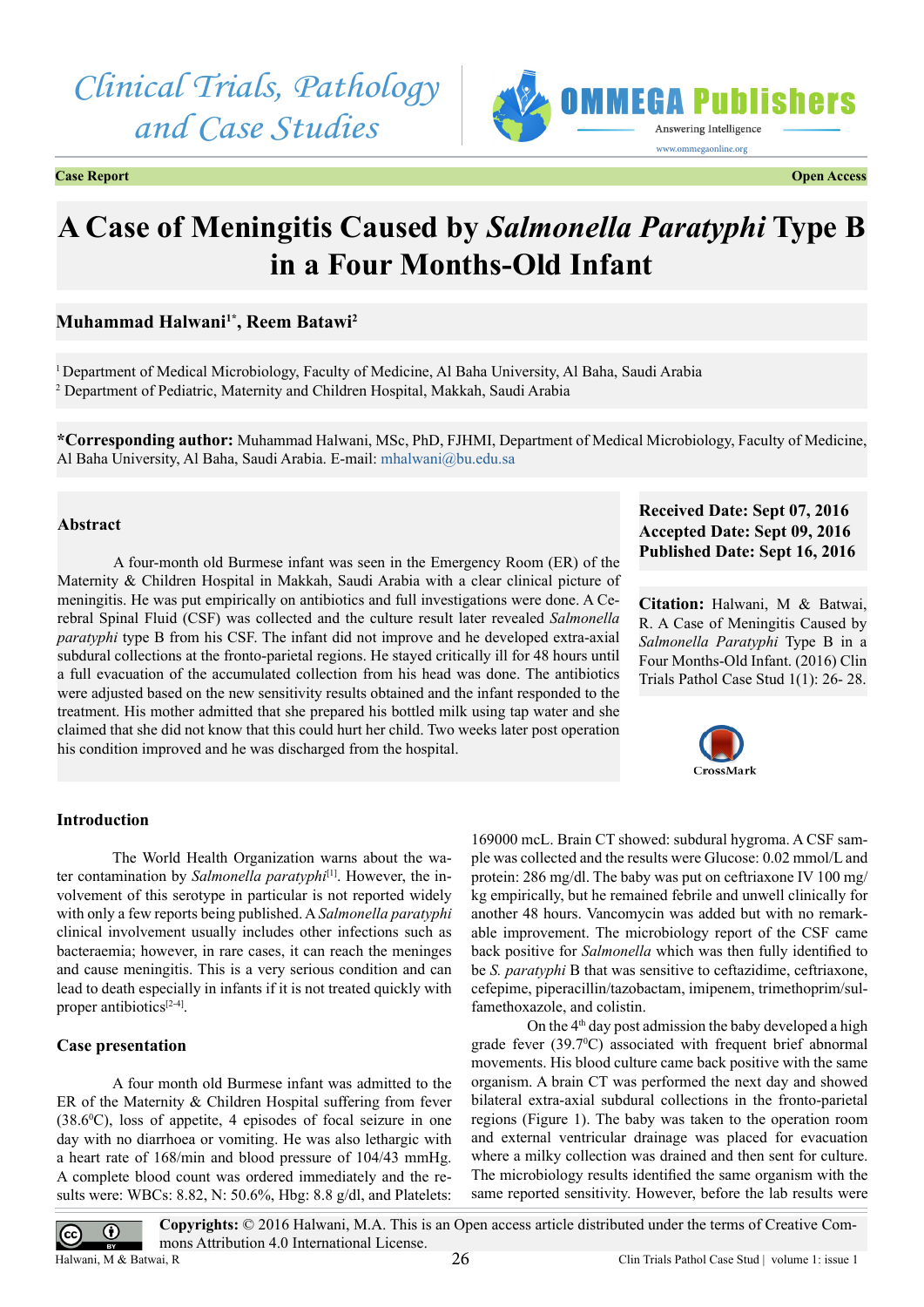#### Meningitis Caused by *Salmonella Paratyphi* Type B



released, ceftriaxone was replaced with imipenem while vancomycin was discontinued and piperacillin/tazobactam was added. Soon after, the baby's fever started to go down and his temperature became normal 48 h after the operation and two days later, the drain was removed. The brain CT was repeated a week later showing remarkable improvement compared to the previous one (Figure 2). The infant completely recovered two weeks post operation. The mother was interviewed regarding the baby's feeding and she claimed that she used tap water to make his bottled milk whenever she did not have enough milk to breastfeed.



**Figue 1:** Bilateral fronto-temporo-parietal crescent shape subdural collection.



**Figure 2:** Nearly completely regression of bilateral subdural collection.

# **Discussion**

There are no reliable sources to our knowledge that discuss the Burmese situation in Makkah, Saudi Arabia. However, what is there all seems to suggest that they are a small minority with the estimates being inconsistent between the different sources but agreeing on the fact that the Burmese live peacefully within the local community but some without legal residence (they come during Hajj season but they do not return back to their country). So it is of no surprise that their disposition, their socioeconomic status, educational levels, and hygiene background is far from standard. This explains why the 32-yearold mother of this infant unintentionally harmed her baby. The mother, who feed her baby bottled milk when she does not have

enough breast milk, claims she only warms-up the water before using it never boiling it. The mother was not aware that tap water could carry any problems that could lead to the illness of her child.

A literature search found a few scattered reports about *Salmonella* Meningitis<sup>[\[3,4\]](#page-2-2)</sup> since it was firstly reported in the late fifties<sup>[\[5\]](#page-2-3)</sup>. Meningitis due to Salmonella infection can happen in newborns and infants due to hematogenous dissemination of the organism from another site of the body to the Central Nervous Syste[m\[3\].](#page-2-2) As mentioned earlier and in spite of the rarity of *Salmonella paratyphi*-B meningitis, a similar case was found in the literature<sup>[6]</sup>. The acquisition of the organism in the latter study was a result of consuming skimmed milk contaminated with *Salmonella paratyphi*-B. The source however of the contamination was not determined in the study and the authors put the blame on the socioeconomic condition and the poor hygienic practice of the family. The source of contamination in our study might not be remarkably different from the contamination of skimmed milk as both are likely to be the consequence of poor hygiene practices<sup>[7]</sup>. Using tap water to prepare bottled milk is most probably the main cause of the dilemma in this study. Tap water was identified before as a source *Salmonella* infection<sup>[8]</sup>.

Another argument could be that the infant's acquisition of the organism was due to the mother's previous infection with *Salmonella paratyphi*-B that might put her in "a carrier state" of the organism. However, the mother denied that she experienced any gastrointestinal symptoms on a short term and no attempt was made to take a stool culture from her for further investigation. The act of using tap water to prepare bottled milk should never be practiced. This act can lead to a serious illness that can be lethal especially in infants, if not treated fast with the proper antibiotics. Mothers who just have their babies delivered should be instructed by their healthcare providers not to use tap water under any circumstances to prepare their babies bottled milk. It might be wise to say that hospitals should have a simple booklet or printed guide that explains safe bottle feeding. The booklet should be supported with clear instructions and coloured pictures<sup>[9]</sup>. Such booklets can be given to the mothers to use before discharge from the hospital, or upon their post-delivery follow-up visits even if the delivery was not in the same hospital. Moreover, these booklets should be available in Arabic, English, Burmese and other languages depending on what is widely spoken in that area. They should also be available both in print and online.

# **Conclusion**

*Salmonella paratyphi* can be acquired from tap water if it was used to prepare bottled milk. The consequences might be serious especially in infants. Mothers who use bottled milk should be instructed by their healthcare providers to avoid using tap water in preparing bottled milk.